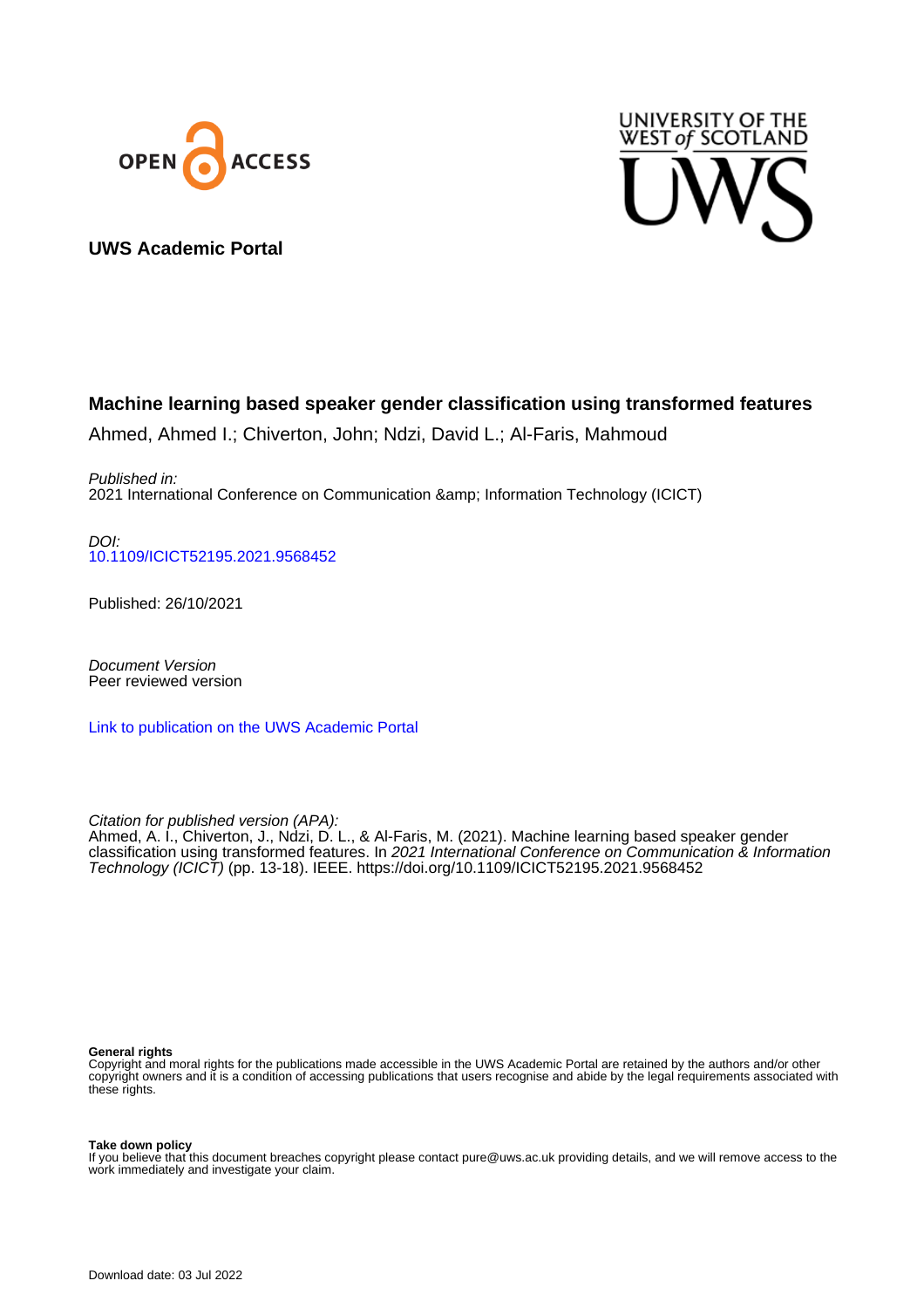Ahmed, A. I., Chiverton, J., Ndzi, D. L., & Al-Faris, M. (2021). Machine learning based speaker gender classification using transformed features. In 2021 International Conference on Communication & Information Technology (ICICT) IEEE. https://doi.org/10.1109/ICICT52195.2021.9568452

"© © 2021 IEEE. Personal use of this material is permitted. Permission from IEEE must be obtained for all other uses, in any current or future media, including reprinting/republishing this material for advertising or promotional purposes, creating new collective works, for resale or redistribution to servers or lists, or reuse of any copyrighted component of this work in other works."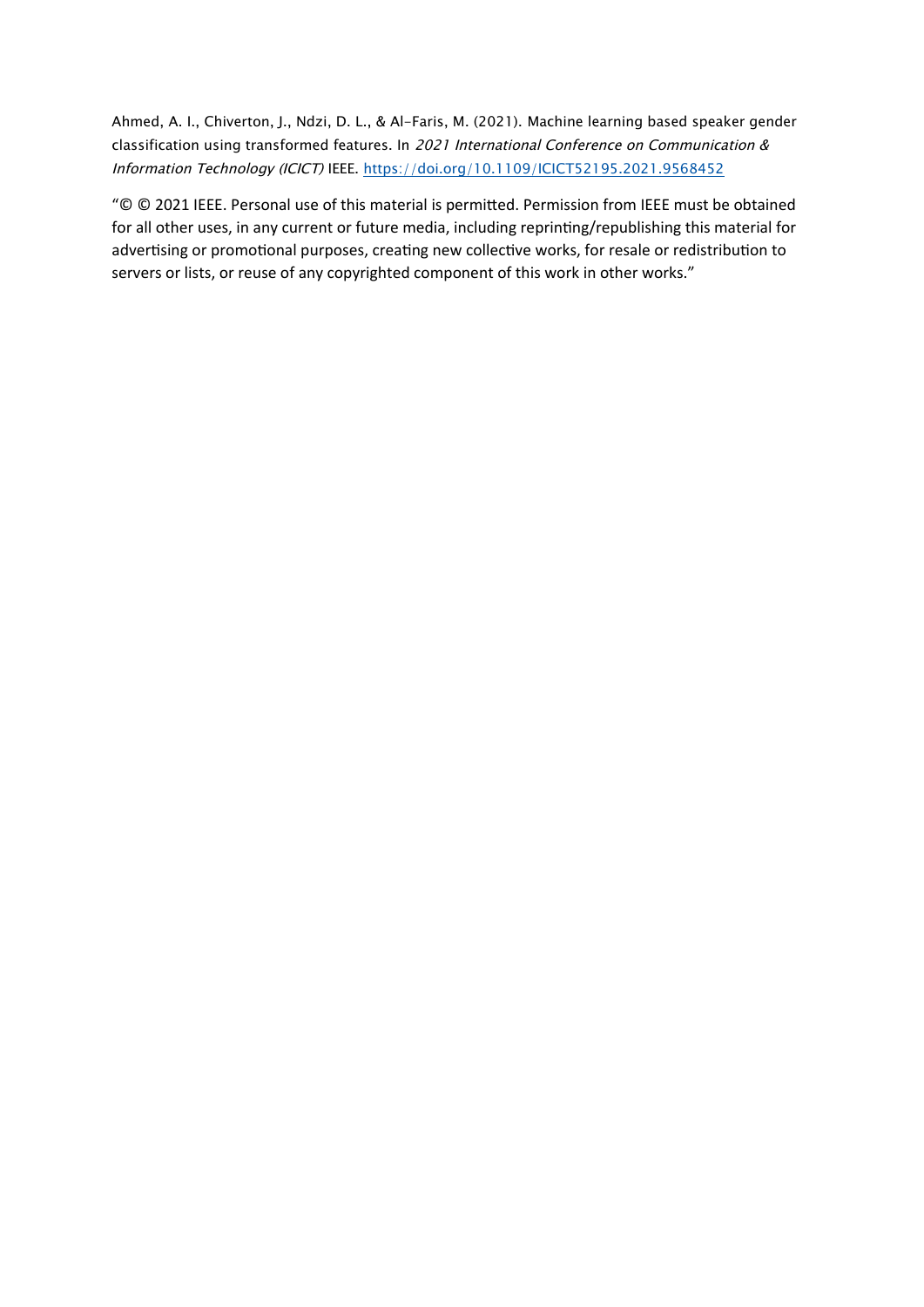# Machine Learning based Speaker Gender Classification using Transformed Features

Ahmed Isam Ahmed *Informatics and Telecommunication Public Company Ministry of Communications* Mosul, Iraq ahmed.ahmed5@myport.ac.uk

John P. Chiverton *School of Energy and Electronic Engineering University of Portsmouth* Portsmouth, United Kingdom john.chiverton@port.ac.uk

David L. Ndzi School of Computing, Engineering and Physical Sciences *University of the West of Scotland* Paisely, United Kingdom david.ndzi@uws.ac.uk

Mahmoud M. Al-Faris *Informatics and Telecommunication Public Company Ministry of Communications* Mosul, Iraq mahmoud.alfaris1@myport.ac.uk

*Abstract***—Speech and image processing are fundamental components of artificial intelligence technology. Speech processing can be deployed to acquire unique features of a person's voice. These can then be used for speaker identification in addition to gender and age classification. This paper studies the effect of relative degree of correlation in speech features on gender classification. To this end, gender classification performance is evaluated using orthogonally transformed speech features. The performance is then compared to the case when speech features are used without transformation. Two machine learning approaches are used in the evaluation. One of them primarily depends on Gaussian Mixture Models (GMM) and the other one uses Support Vector Machine (SVM). The results show that less correlated speech features, obtained after the orthogonal transformation, provide better classification performance.**

#### *Keywords—principal component analysis, speaker gender classification, machine learning*

# I. INTRODUCTION

One of the goals of speaker recognition is gender classification [1]. In the training of a gender classifier, speech samples need to be pooled together from a population of males and females to train models based on the two genders. Then, in the detection phase, speakers' genders can be classified. The acquired information is useful for a variety of applications ranging from security, health and safety, to behavioural economics [2].

Data of recordings collected at call centres can be used to obtain statistical information about clients' age and gender which can be used in marketing plans. The use of closed-circuit television cameras (CCTV) with integrated microphones is also widespread. It is convenient to take advantage of such capabilities to implement context-aware ambient systems to automatically gather and provide information on gender composition to complement video images. Microphones can also be more easily deployed than cameras. As in CCTV, privacy issues are mostly related to how the data is handled and used, including whether it could be used to identify individuals [3].

Although gender classification based on speech processing has been widely investigated, further enhancements can still be made [4]. The most successful speaker recognition (identification and verification) technologies perform better when the analysis is gender dependent. A recent study in gender classification, [5], showed how the performance of speaker recognition is negatively affected when the gender of the speaker to be recognised is mis-classified. Cepstral features extracted from the speech signal, especially mel-frequency cepstral coefficients (MFCC), are predominantly used for this purpose alone or combined with other features such as  $f_0$ , the fundamental frequency of voice. MFCC has proven to be a useful transformation of the speech signal suitable for the purpose of speech and speaker recognition. It is fundamentally based on the decomposition of the speech spectrum using a filterbank which is designed to mimic the function of the human auditory system [2].

In this work, we focus on improving the use of MFCC in gender classification. In [6], it was reported that there is a correlation between the coefficients of MFCC to some degree that depends on the order of the coefficients. The superiority of classification performance with correlated or uncorrelated features has been investigated in some disciplines. In some cases, uncorrelated features presented enhanced classification performance as in [7] for signal detection and in [8] for multimedia data classification. This has motivated the investigation of the effect of using less correlated features derived from MFCC in gender-classification. A common transformation of MFCC into less correlated sets of features is through Principal Component Analysis (PCA) [9].

PCA is also used for dimensionality reduction in different fields, e.g. computer vision [10]. Dimensionality reduction can bring another benefit to a classification system by decreasing the computational requirements as a result of reduced feature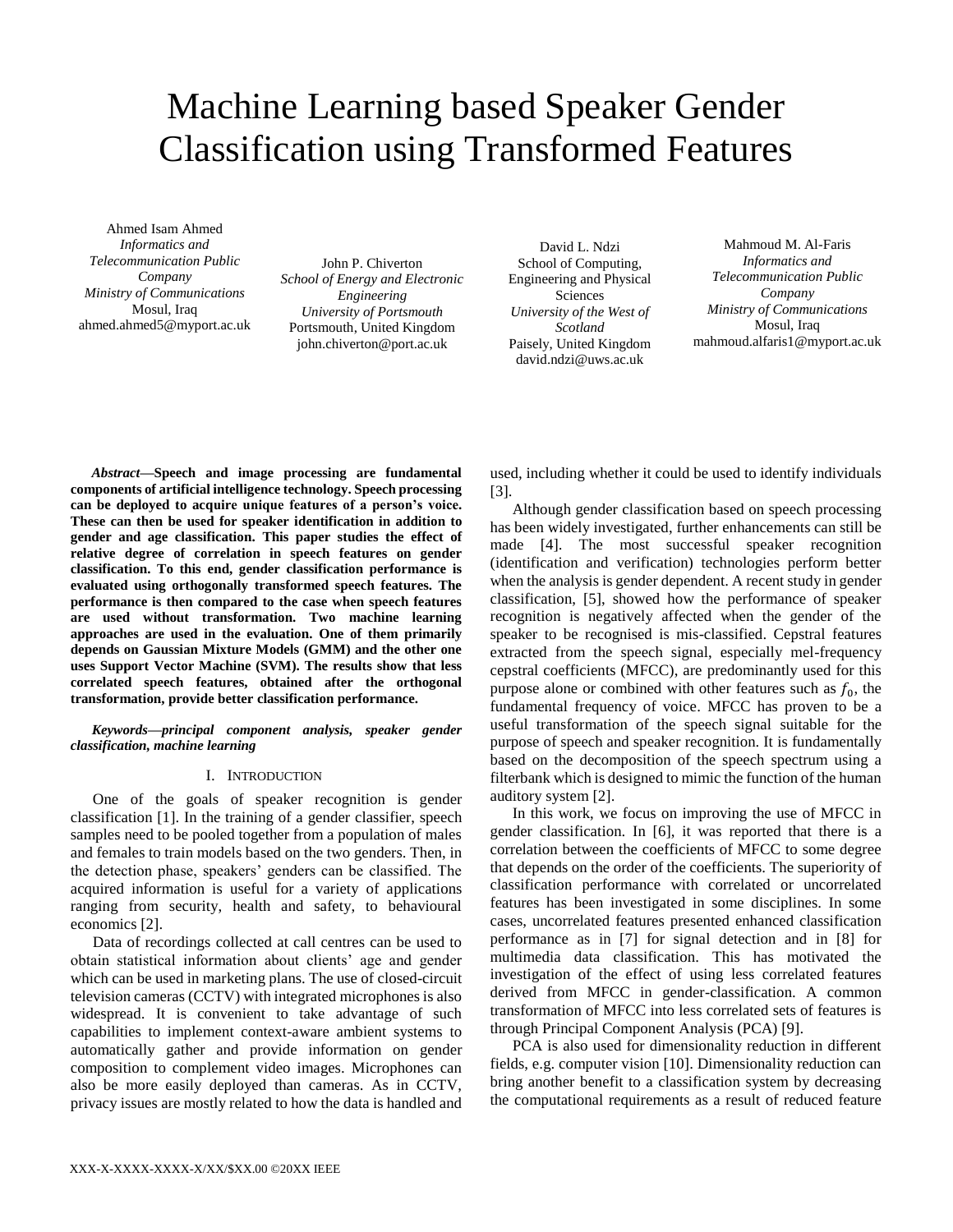dimensionality. This can be very helpful in applications where a centralized processing system could have been configured to handle speaker recognition from a large number of inputs. Furthermore, in [11], the effects of feature selection and dimensionality reduction techniques were compared in terms of classification performance. In particular, PCA was shown to provide improvements for some types of data and classifiers in that work.

We propose to use principal component analysis (PCA) for the analysis of the universal variance of speech features, hence, not just encompassing individual speaker's variations. It appears from the literature that this has not been previously addressed for gender classification of speakers. The analysis is accomplished by applying PCA to a large number of feature vectors obtained from many speakers to produce one projection matrix. This projection matrix is then used to perform orthogonal transformation of feature vectors of training and test samples. This is computationally efficient because PCA does not need to be performed subsequently for each training and test speech sample.

The rest of the paper is organised as follows: Section II presents a review of related research. Section III presents the computational complexity and challenges of implementing a gender classification+6 system, whilst Section IV outlines the framework used in this paper. The results are presented in Section V which is followed by the conclusions in Section VI.

## II. RELATED WORK

Principal Component Analysis (PCA) has been used for different purposes in speaker recognition [1], generally for feature transformation as in [12], and also in the process of speaker modelling as in [13]. For feature transformation, it is mostly applied in traditional speaker recognition modelling methods, when the modelling for each speaker's feature vectors is performed independently from other speakers as in [14]. An example of those modelling methods is using a GMM to fit the feature vectors of each utterance of interest separately which incurred slow performance. PCA was also conducted separately for each utterance features.

Later approaches, such as the one proposed in [15], produce global models of feature vectors of a population of speakers, namely, Gaussian Mixture Models-Universal Background Models (GMM-UBM). These are then adapted using an utterance's features to model that utterance (speaker). Another example of global modelling is factor analysis [16]. In this paper, we propose to conduct principal component analysis at a global scale that does not theoretically affect the processing speed of the relatively fast speaker recognition systems. In other words, we perform PCA on a large amount of feature vectors of many speakers and then use the resultant universal principal components to project the features of the training and test utterances into the PCA space. The additional load in the recognition system is very light, because it is a simple matrix multiplication of utterances' features by the most significant principal components.

The performance of the proposed methodology is evaluated on two common classification systems used in [4]. The first is score based classification of utterance feature vectors with two gender-dependent GMM-UBMs, one for each gender class. The second, is SVM boundary-based classification of the supervectors. The structure of these classification systems is explained in detail in Section IV. The performance of our system with GMM-UBM is superior to that of a recently presented work in [5], although different datasets are used, both systems use telephone speech.

As mentioned in the previous section, the relation between feature transformation using PCA and classification accuracy was studied in a different field in [11]. It can be observed from the literature, see e.g [12]–[14], that PCA transformation of speech features in gender classification specifically, has not been previously proposed and its effects have not been investigated. This is therefore addressed here in this work.

#### III. COMPUTATION COMLEXITY OF THE CLASSIFICATION SYSTEM

This section illustrates the reduction in computational complexity of gender classification as a result of dimensionality reduction of speech features using PCA. The focus is on the main processes involved in the classification systems under study. These are GMM estimation and SVM training and classification. Let a set of reduced dimensionality feature vectors be defined by  $Y = \{y_1, y_2, ..., y_T\}$ . The dimensionality of these feature vectors is *d* where *d < D* and, *D* is the original dimensionality of the features before PCA. In this section, **Y** denote any set of feature vectors involved in the process of the classification systems' training and evaluation. In the following, we will describe the processing aspects where reduced dimensionality feature vectors can ease the computational load leading to decreased computation time.

Both of the classification systems deployed require the estimation of GMMs. Each Gaussian mixture is defined by its mean  $(\mu_i)$ , covariance matrix  $(\Sigma_i)$  and weight  $(\omega_i)$ , where *i* is the mixture's index. The estimation of these parameters for a GMM is achieved by using maximum likelihood (ML) estimation. The idea is to determine the parameters that maximise the likelihood of the GMM given a set of feature vectors, let it be Y. The parameter estimates using ML are accomplished through expectation-maximisation (EM) since a direct maximisation is not possible due to non-linearity of the relevant ML function [15]. The parameters of the GMM model,  $\lambda$ , are randomly initiated and then, using EM, a new model  $\overline{\lambda}$  is estimated from the previous model such that  $p(Y|\overline{\lambda}) \geq p(Y|\lambda)$ . This processes is iterated until a convergence threshold is reached. Each EM iteration requires re-estimation of the model parameters using the following formulas:

$$
\overline{\omega}_{i} = \frac{1}{T} \sum_{t=1}^{T} p(i | \vec{y}_{i}, \lambda),
$$
  

$$
\overline{\mu}_{i} = \frac{\sum_{t=1}^{T} p(i | \vec{y}_{i}, \lambda) \vec{y}_{i}}{\sum_{t=1}^{T} p(i | \vec{y}_{i}, \lambda)},
$$
 (1)

(2)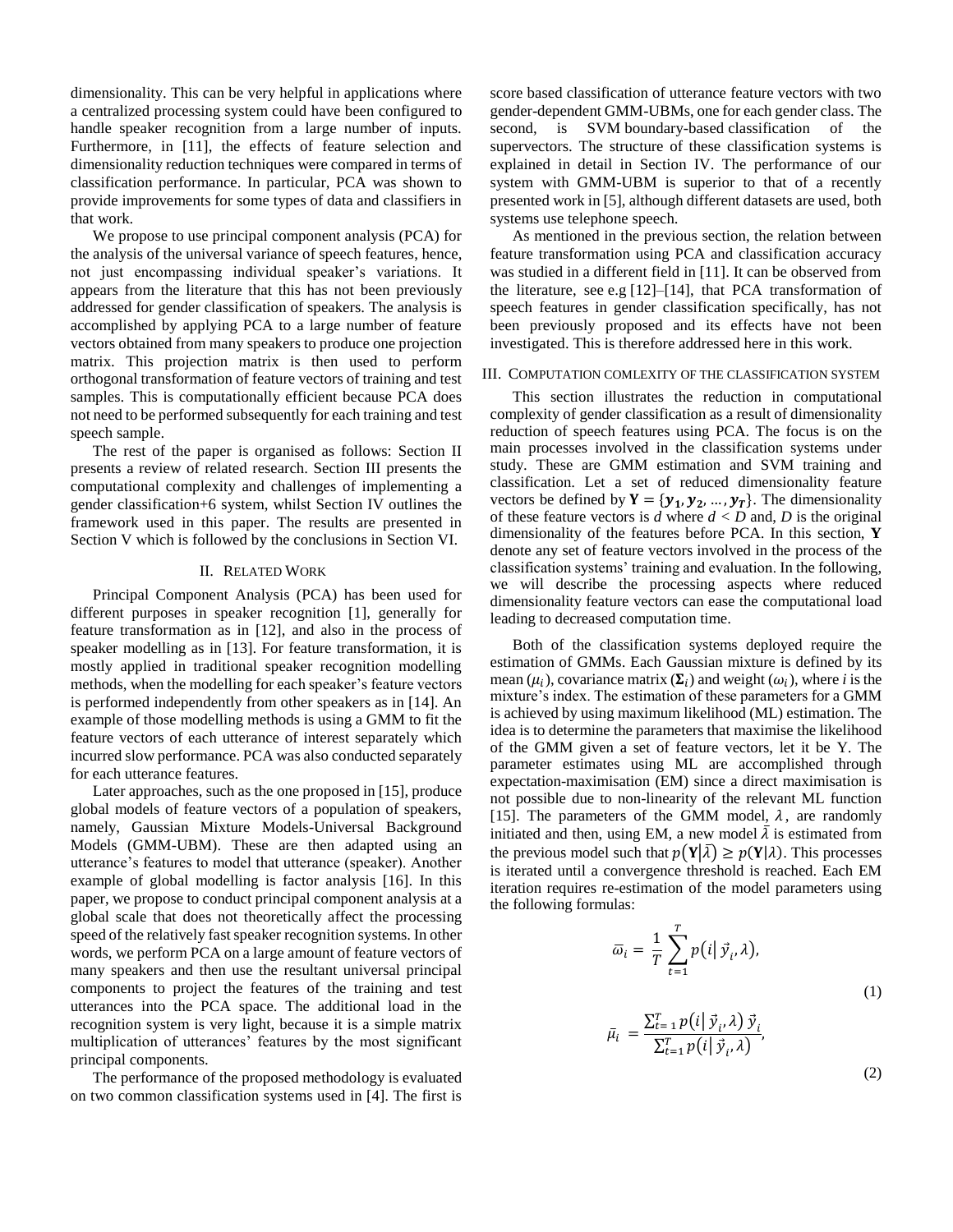$$
\bar{\sigma}_i^2 = \frac{\sum_{t=1}^T p(i | \vec{y}_i, \lambda) \bar{y}_i^2}{\sum_{t=1}^T p(i | \vec{y}_i, \lambda)} - \bar{\mu}_i^2,
$$
\n(3)

where  $p(i | \vec{y}_i, \lambda)$  is the *a posteriori* probability of the Gaussian mixture *i* given by

$$
p(i|\vec{y}_i, \lambda) = \frac{\omega_i b_i(\vec{y}_t)}{\sum_{k=1}^M \omega_k b_k(\vec{y}_t)}.
$$
\n(4)

*M* is the order of the Gaussian mixture model (number of mixtures). In each iteration of the EM algorithm, the reestimation of the GMM parameters requires the calculation of  $b_i(\vec{y}_t)$  which is the density of the  $i^{th}$  Gaussian model component and it is a *d*-variate Gaussian function expressed as

$$
b_i(\vec{y}_t) = \frac{1}{(2\pi)^{d/2} |\Sigma_i|^{1/2}} \exp\left\{-\frac{1}{2}(\vec{y} - \vec{\mu}_i)' \Sigma_i^{-1} (\vec{y} - \vec{\mu}_i)\right\},\tag{5}
$$

where *d* is the dimensionality of feature vector  $\vec{y}$  and it is the length of the mean vector  $\vec{\mu}_i$  and the size of the covariance matrix  $\Sigma_i$ . Using PCA, the dimensionality is reduced from *D* to *d*, hence the density of each Gaussian mixture component is a dvariate,  $d < D$ , Gaussian function expressed in (5).

## *A. Classification using GMM-UBM*

Feature vectors from speakers of the same gender are used to estimate gender-dependent GMM-UBM. In the classification process, the log-likelihood  $\mathcal L$  is calculated for a given set of test feature vectors given class GMM-UBMs. Assuming that reduced dimensionality set of feature vectors **Y** would now represent a test utterance, the log-likelihood of **Y** given a genderdependent GMM-UBM  $\Lambda$  is given by

$$
\mathcal{L} = \sum_{t=1}^{T} \log p(\vec{y}_t | \Lambda).
$$
\n(6)

The number of components (order) of Λ is *M* , hence

$$
p(\vec{y}|\Lambda) = \sum_{i=1}^{M} \omega_i b_i(\vec{y}).
$$
\n(7)

The calculation of L also requires the computation of  $b_i(\vec{y}_t)$ given in (5). Hence, the computation cost of classification is also reduced as a result of the reduced dimensionality of feature vectors.

#### *B. Classification using SVM*

For classification in SVM, a gender-independent GMM-UBM is first estimated using feature vectors from a group of speakers (males and females). Then for each speaker, the parameters of the GMM-UBM are adapted using the feature vectors extracted from the speaker speech which leads to speaker-dependent GMM. A form of Bayesian adaptation known as maximum a posteriori estimation is used. The adaptation process is not as extensive as the estimation of GMMs because it does not involve an iterate expectationmaximisation steps.

For a set of feature vectors, the GMM-UBM adaptation starts with the calculation of (4) for each Gaussian component which involves the computation of (5). Then the outcome of (4) is used with the same set of feature vectors to calculate sufficient statistics of the weight, mean and variance parameters. Dimensionality reduction reduces the complexity of adaptation. A complete description of the process can be found in [15].

For each training and test speaker's feature vectors, a GMM is produced by adaptation of the GMM-UBM. The means of each speaker's GMM are stacked together to form supervectors used for training and classification in SVM. The length (dimensionality) of the supervector is equal to the dimension of feature vectors *D* by the number of Gaussian components *M*, and it is reduced to *d* by *M* as a result of the reduced dimensionality feature vectors.

The simplest kernel function of SVM is the linear kernel function which is used in this paper. This kernel function computes an inner product of two vectors (which are the supervectors in our case) in the input space. Let  $s_m$  and  $s_f$ denote samples of training supervectors. The training of SVM involves the computation of the linear kernel function which is defined as

$$
K_L(\mathbf{s}_m, \mathbf{s}_f) = \langle \mathbf{s}_m, \mathbf{s}_f \rangle = \mathbf{s}_m^T \mathbf{s}_f.
$$
\n(8)

Let  $\hat{D}$  be the size of the supervectors based on original feature vectors dimensionality, thus the computation of (8) is expressed as

$$
\mathbf{s}_m^T \mathbf{s}_f = \sum_{l=1}^{\widehat{D}} \mathbf{s}_{m,l}^T \mathbf{s}_{f,l} \,. \tag{9}
$$

Based on reduced feature vectors, the size of the supervectors is reduced to  $\hat{d}$ , where  $\hat{d} < \hat{D}$ . Hence, the space of the inner product of (9) is reduced

$$
\mathbf{s}_m^T \mathbf{s}_f = \sum_{l=1}^d \mathbf{s}_{m,l}^T \mathbf{s}_{f,l} \,. \tag{10}
$$

Let  $\hat{\mathbf{s}}$  represent reduced size supervectors, the SVM models both gender classes by sums of kernel functions

$$
f(\hat{\mathbf{s}}) = \sum_{j=1}^{n} \alpha_j t_j K_L(\hat{\mathbf{s}}, \hat{\mathbf{s}}_j) + b,
$$
\n(11)

where  $\hat{\mathbf{s}}$ , is a supervector in the input space  $S$ ,  $\hat{\mathbf{s}}_j$ , are the support vectors obtained by an optimisation process [2].  $\sum_{j=1}^{n} \alpha_j t_j = 0$ , where  $t_i$  are the true outputs, -1 or 1, and  $j > 0$  are real-value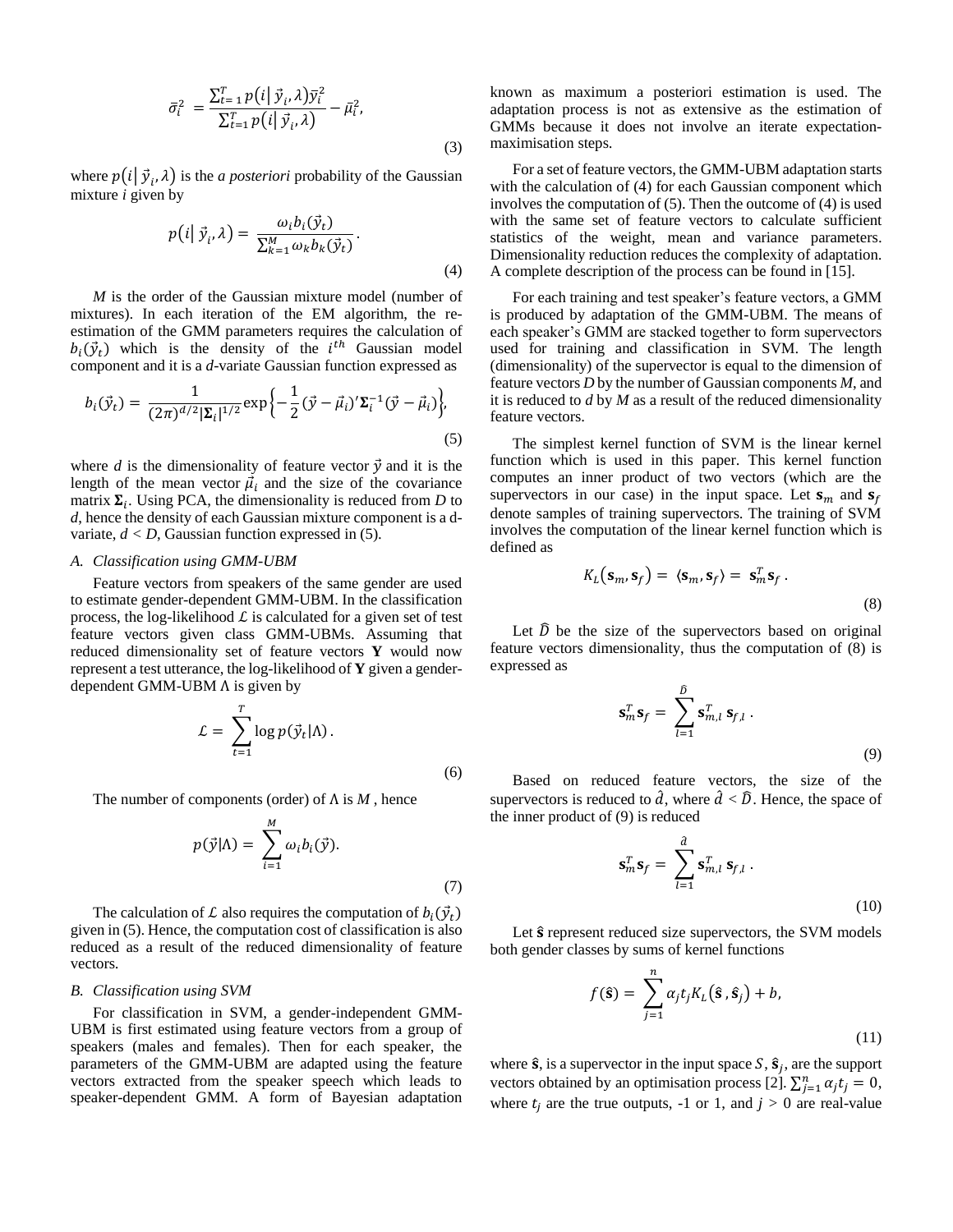coefficients called Lagrange multipliers. The term b is a bias. The classification decision is based on the value of  $f(\hat{s})$ compared to a threshold. We notice from (11) that the cost of classification in SVM is also reduced.

#### IV. EXPERIMENTAL SETUP

The speech features used in this work are Mel-Frequency Cepstral Coefficients (MFCC). 12 MFCC coefficients are calculated from Hamming windowed speech frames of a size of 25ms with 60% overlap (10ms shift). These coefficients are appended to their first and second derivatives to make 36 dimensional feature vectors. Afterwards, the mean and variance of the feature vectors of each utterance (test and training) are normalised. The dataset used is the 2002 NIST Speaker Recognition Evaluation telephone data, [17]. In the training phase, we have used utterances of 134 female and 134 male speakers. In the evaluation, we have used the available test samples, 1728 for females and 1215 for males.

For principal component analysis, feature vectors of all the training data (of both genders) are pooled together, then their mean and variance are normalised. Afterwards, the principal components are determined using Singular Value Decomposition (SVD) [1]. We call the resulted principal components the universal projection matrix.

In the GMM-UBM baseline system, two gender-dependent GMM-UBMs are trained with the training data of each class separately. For each class, the relevant training data is combined together in one matrix and the expectation maximisation algorithm is used to fit each gender-dependent GMMUBMs with 128 components each. The log-likelihood is then calculated for the feature vectors of each test utterance using both of the gender-dependent GMM-UBMs. The classification decision is made based on the greater log-likelihood value with either GMM-UBMs. With PCA, the mean and variance normalised feature vectors of the test and training data are projected using the universal projection matrix. Afterwards, the same modelling and evaluation procedure of the baseline system is followed.

The baseline system of the supervector classification using SVM can be described as follows. Feature vectors of the training data of both genders are pooled together and expectation maximisation is applied to produce a gender-independent GMM-UBM of 128 components. For each test and training utterance's feature vectors, a GMM is estimated by adapting the means of the gender-independent GMM-UBM with those feature vectors using *maximum-a-posteriori* estimation [15].

This results in an adapted GMM for each training and test utterance (speaker). Then, the means of these GMMs are variance normalised and are stacked together to form supervectors with dimension of 4608 (dimensionality of the feature vectors by the number of GMM components). From the training utterances, 134 supervectors for each gender are used to train the SVM with a linear kernel. PCA is incorporated into this system in the same way as described for classification using GMM-UBM (previous paragraph). The only difference is that after projection to the principal components, the variance of the resultant features is also normalised for each test and training utterance. This normalisation is found to be important for the SVM to perform with reasonable accuracy. We explain this

behaviour by that the classification decision of SVM is based on a boundary (hypersurface).

## V. EVALUATION RESULTS

The performance of the GMM-UBM classification system is superior to that of SVM whether PCA is involved or not. From Figures 1 and 2, it can be seen that at short utterances, the performance using SVM deteriorates compared to that of GMM-UBM which steadily degrades as a natural result of decreased utterance length. In the same figures, we find that PCA has presented marginal improvement over all the addressed range of utterance lengths, 1s to 10s, in both systems.



Fig. 1. Classification accuracy at various utterance lengths in the GMM-UBM based system.



Fig. 2. Classification accuracy at various utterance lengths in the SVM based system.

The purpose of addressing the performance for very short utterances (e.g. 1s) is to show that dimensionality reduction presented by PCA does not have a negative effect on classification performance for short utterances. On the contrary, it produced an improvement of 3% with an SVM at an utterance length of 1s. We have also expressed (in figures) the relation between the classification accuracy and the percentage of the data variance captured by the number of principal components chosen for projection of the original features. The total number of the principal components is equivalent to the number of original features which is 36. The components with the higher eigenvalues express higher variance of the original MFCC features. We have studied the effect of variance captured by the selected PCA components which is found to be in the range of 72.29% to 94.77%. This applies to the highest eigenvalue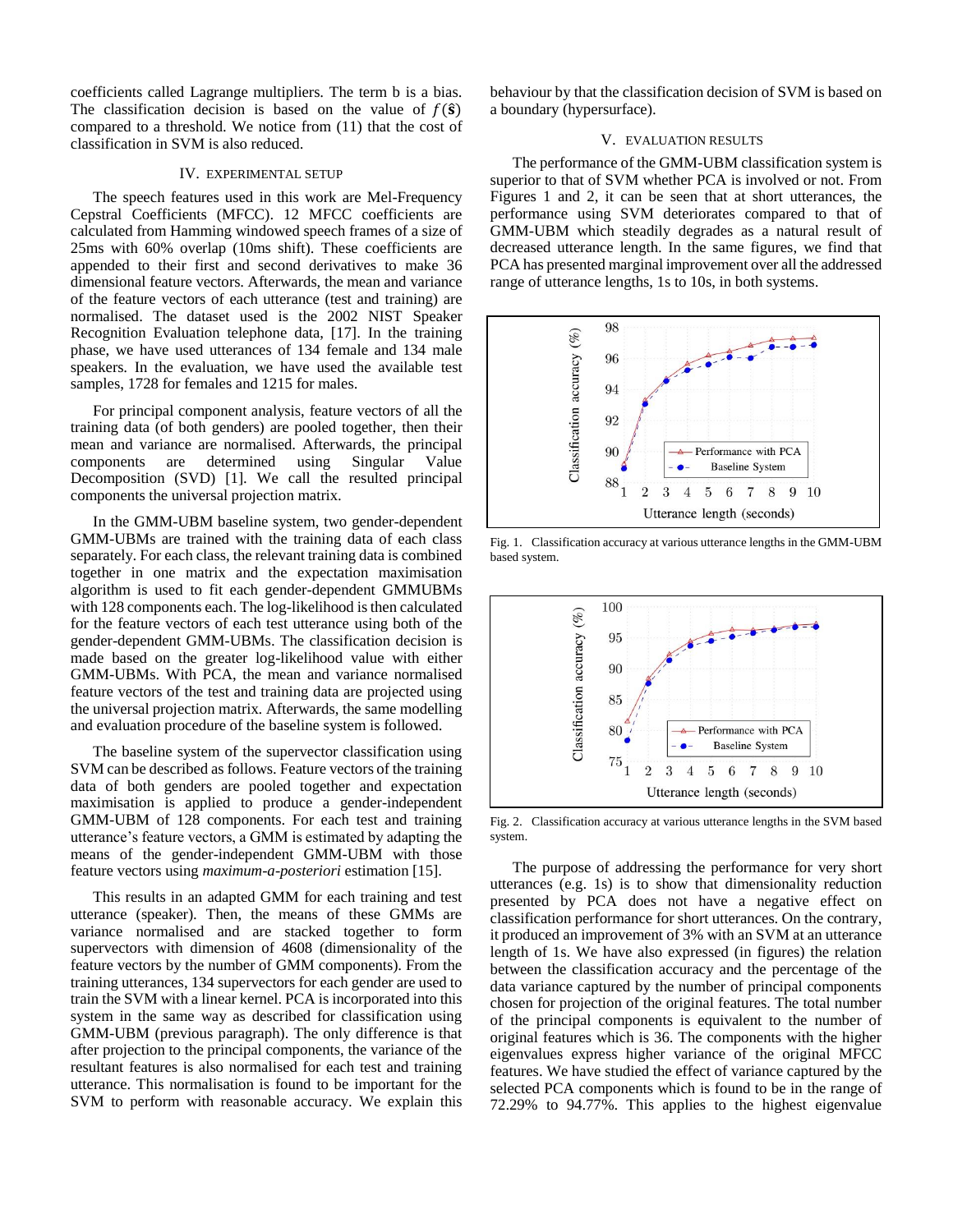components which are in the range of the 17*th* to 30*th* eigenvectors of the projection matrix.



Fig. 3. Performance of gender classification with the GMM-UBM based system in relation to the number of PCA components used.

Figures 3 and 4 illustrate this effect at an utterance length of 10s. The maximum improvement is produced at 28 principal components which is equal to using 92.40% of the variance of the original MFCC features with a dimensionality reduction of 22%. This amount of reduction means, for example, that the 4608 dimensional supervectors used in the training and test in SVM are reduced to 3548.



Fig. 4. Performance of gender classification with the SVM based system in relation to the number of PCA components used.

TABLE I. COMPUTATION TIME IN RELATION TO FEATURE DIMENSIONALITY FOR GMM ESTIMATION (GMM-UBM ESTIMATION FOR 128 COMPONENTS USING 588654 FEATURE VECTORS) AND LOG-LIKELIHOOD SCORING WITH GMM-UBM (FOR TEST UTTERAQNCES FEATURE VECTORS WITH SUM OF 2943000). THE MAXIMUM TIME REDUCTION AT 18 DIMESNIONS IS 20% FOR GMM-UBM ESTIMATION AND 19% FOR LOG-LIKELIHOOD CALCULATION, RESPECTIVELY.

| <b>Feature</b><br><b>Dimensionality</b> | <b>GMM</b><br><b>Estimation</b> | Log-Likelihood<br><b>Scoring</b> |
|-----------------------------------------|---------------------------------|----------------------------------|
| 36                                      | 78.120 s                        | 5.958 s                          |
| 27                                      | 71.013 s                        | 5.174 s                          |
| 18                                      | 63.119 s                        | 4.720 s                          |

TABLE II. COMPUTATION TIME IN RELATION TO FEATURE DIMENSIONALITY FOR GMM ADAPTATION AND SVM TRAINING AND CLASSIFICATION. GMM-UBM IS ADAPTED FOR EACH TRAINING AND TEST UTTERANCE (THE SUM OF FEATURE VECTORS IS 5329549). SVM WAS TRAINED USING 268 SUPERVECTORS AND IS USED TO CALSSIFY 2943 SUPERVECTORS. THE MAXIMUM TIME REDUCATION AT FEATURE DIMENSIONALITY OF 18 IS 15% FOR GMM-UBM ADAPTATION AND IT IS 47% AND 44% FOR SVM TRAINING AND CLASSIFICATION, RESPECTIVELY.

| Feature<br><b>Dimensionality</b> | <b>GMM</b><br><b>Adaptation</b> | <b>SVM</b><br><b>Training</b> | <b>SVM</b><br><b>Classification</b> |
|----------------------------------|---------------------------------|-------------------------------|-------------------------------------|
| 36                               | 451 s                           | 0.141 s                       | 5.132 s                             |
| 27                               | 423 s                           | 0.110 s                       | 4.192 s                             |
| 18                               | 384 s                           | $0.075$ s                     | 2.886 s                             |

In favour of the application of gender classification systems, we notice from figures 3 and 4 that a dimensionality reduction of 50% can be achieved by using only 18 principal components, whilst maintaining a comparable performance to that of the baseline systems. This means faster performance which can be very useful in applications that need to deal with large data.

The reduction in computation time is also investigated. Tables I and II show the computation time (in seconds) of the processes that follows feature extraction and dimensionality reduction using PCA. Three feature dimensions are investigated which is the original dimension of 36, and two cases of reduced feature dimensionality using PCA which are 27 and 18. Table I includes the GMM estimation times taken for both classification systems. The same table also shows the time taken by loglikelihood calculation between the test feature vectors and the GMM-UBM for classification in GMM-UBM system. Table II shows the time taken by the adaptation of the GMM-UBM to test and training feature vectors prior to SVM training and classification. It also shows the time taken by the training and classification of SVM.

#### VI. DISCUSSION AND CONCLUSIONS

 Incorporating PCA in gender classification systems is shown here to be useful and efficient. It is found to provide a maximum improvement of 3% (Figure 2). The consequence of adding the PCA step in the system is negligible as it only requires a simple matrix multiplication of the training or test data by the PCA projection matrix. Furthermore, this matrix would have already been produced before engaging the system. On top of the improvements shown, the processing time of gender classification systems investigated is decreased by a maximum of 47% as a result of dimensionality reduction provided by PCA. The work could be extended to more complex gender classification systems such as i-vector based systems [18]. Conventional PCA, which is used in this work, may not account for potential anomalies in the data such as outliers. A future work can investigate alternative approaches to PCA in gender classification, for example, weighted PCA, see [9]. The approach taken here has the advantage of being straightforward, but the work in [9] would enable weighting the feature vectors to reduce the effect of outliers on PCA analysis.

#### **REFERENCES**

[1] H. Beigi, *Fundamentals of speaker recognition.* Springer Science & Business Media, 2011.